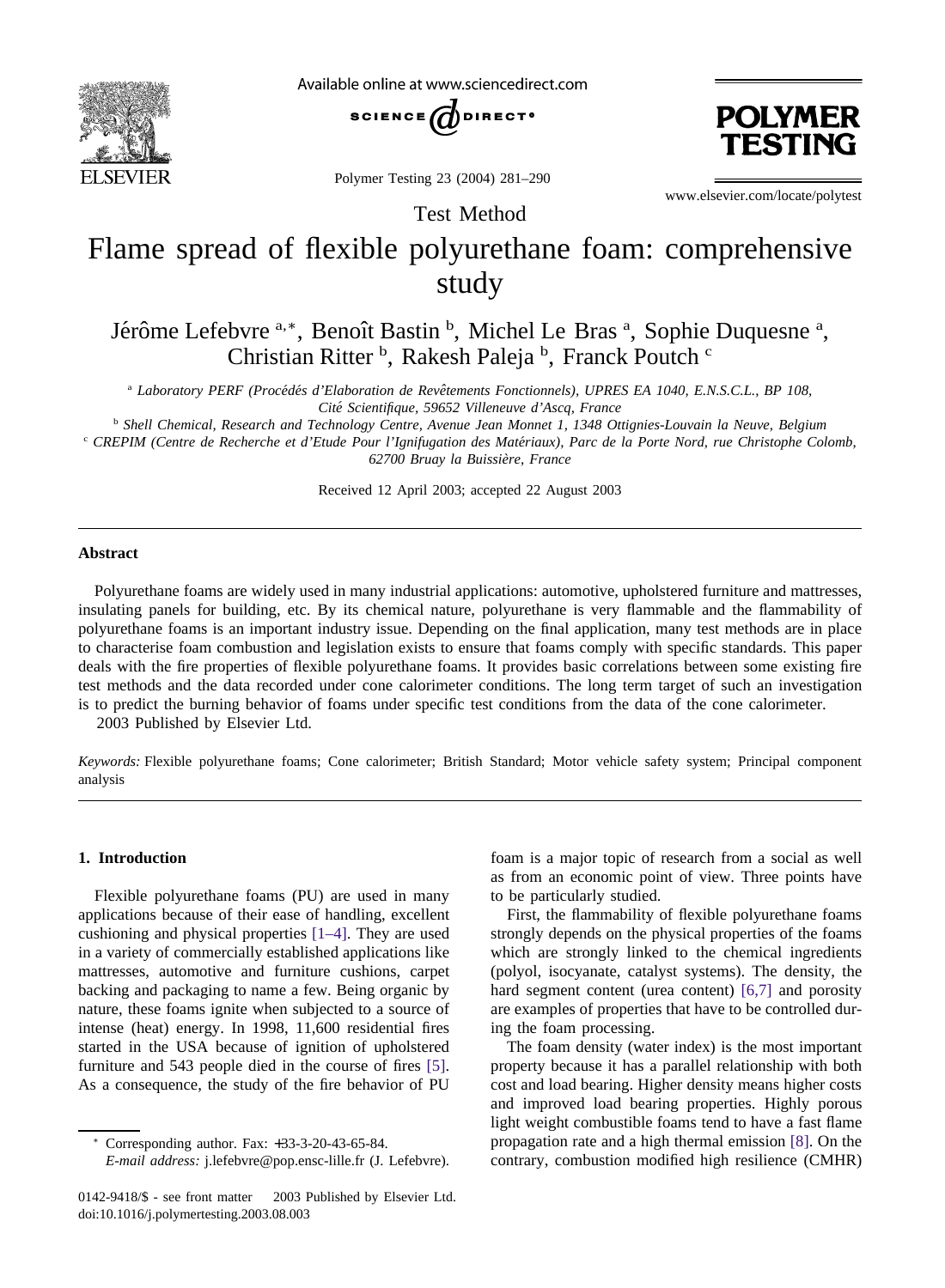foams are intrinsically fire retardant because of the presence of solid particles in the polyol used [\[9,10\].](#page-9-0)

The porosity is a measure of the openness of the foam [\[11\].](#page-9-0) Only foams of about the same porosity should be compared with respect to their physical properties. Closed cells give resistance to the airflow through the foam. Porosity values are very sensitive to the orientation of the sample in the foam block. The porosity of a flexible foam is measured as its resistance to the passage of a constant flow of air. It seems obvious that a variation of porosity leads to variable fire properties of the foam.

The predominant reaction in PU foam processing is polycondensation of polyhydroxyls compounds (polyols) with isocyanate. The choice of the polyol has a profound effect on the physical and fire properties of the polyurethane foam formed. The two main classes of polyols are polyesterols and polyetherols. Eighty to ninety percent of polyols used today are polyetherols. These polyols are characterised by their functionality, the hydroxyl number (OH value in mg KOH/g), their molecular weight and their ethylene oxide content (EO content) [\[6\].](#page-9-0) The polyetherols are produced by the alkali-catalysed polymerisation of ethylene oxide and propylene oxide. The ethylene oxide/propylene oxide weight ratio is denoted as the weight percentage of ethylene oxide used (wt.% EO). The ethylene oxide distribution in the polyol chain can also be varied. The final physical properties of foams also depend on the solid content of the polyols used: conventional foams are produced using standard polyols and CMHR polyurethane foams using polymer polyols (solid containing polyols from 10 up to 40% of solid micro particles).

The isocyanates most commonly used for foam manufacture are mixtures of toluene-2,4-diisocyanate and toluene-2,6-diisocyanate (TDI) most often in an 80/20 ratio but also in 65/35 ratio and sometimes in blends between those ratios.

Water is used as a chemical blowing agent due to the carbon dioxide produced in the reaction of water and isocyanate, both being contained within the polymerising mix expanding to form the foam.

Most of the reactions occurring during the foaming process are catalysed to allow extremely short reaction times. The most widely used catalysts in conventional flexible polyurethane foam production are *N*,*N*-dimethyl ethanolamine (DMEA) and stannous octoate (SnOct). In CMHR flexible polyurethane foams, two catalyst systems are used: SnOct and diethanolamine (DEoA) [\[12\].](#page-9-0)

In the production of flexible foams, surfactants are used to stabilise bubble formation thus helping to control cell size [\[13,14\].](#page-9-0) They are also used to control cell opening, thereby enhancing the operating margin between the extremes of foam collapse and shrinkage due to a high closed cell content. Most flexible foams are made using silicone based surfactants.

Secondly, numerous small-scale test methods are used

to classify the combustion behavior of flexible foam. Typical examples are Motor Vehicle Safety System no. 302 (FMVSS 302) and British Standard 5852 part 2. These tests differ in the size of foam sample tested, its orientation, the presence of composite (fabrics) and, of course, the intensity of energy supplied to initiate the combustion. Legislation based on these test methods is introduced in various countries to ensure a high level of safety. Others lab-scale fire tests are available but not yet used as classification tools—such as the cone calorimeter. To obtain correlations between these fire tests is an important task to understand the "philosophy" of the test and the fire behavior of the foams. The evaluation of the flammability of flexible polyurethane foams using a cone calorimeter is a suitable way to predict the fire behavior of foams when subjected to normalised fire tests.

Thirdly, some correlations should exist between the physical properties of foams and the rate of the propagation of the flame under fire testing conditions.

As a consequence, the object of this paper is first to put forward correlations between the formulation and the physical properties of the flexible polyurethane foams and then between normalised and non-normalised fire tests. Finally, the influence of physical properties on the flame spread of PU foams has been investigated.

## **2. Experimental**

## *2.1. Materials*

## *2.1.1. Ingredients*

In this study the following ingredients have been used for the manufacturing of the flexible PU foams:

- *Polyol*<sup>IM</sup>: Three standard type of polyols, SHELL  $CARADOL^*$  at 0, 7 or 15 wt.% EO. These polyols have the same functionality (3), molecular weight (3000 g/mol) and hydroxyl value (56 mg KOH/g). Polyisocyanate PolyAddition<sup>™</sup> polyol (SHELL *CAR-ADOL SP50-04*, hydroxyl value: 50 mg KOH/g, functionality: 3, EO content: 18 wt.%, molecular weight: 4700 g/mol, solid content: 10 wt.%).
- *Isocyanate*: *Caradate 80* is a 80/20 mixture of 2,4- Toluenediisocyanate (TDI) and 2,6-TDI supplied by Shell Chemicals.
- *Blowing agent*: Demineralised water.
- *Catalysts: SnOct*<sup>™</sup> (Stannous Octoate) is a polyaddition catalyst supplied by O.S.I. *DiEthanol Amine* (DEoA) is a cross-linking agent and hard-domain softener supplied by Boucquillon BV.
- *Surfactants*: *Silicone 8681* is a cell stabilizer supplied by Goldschmidt.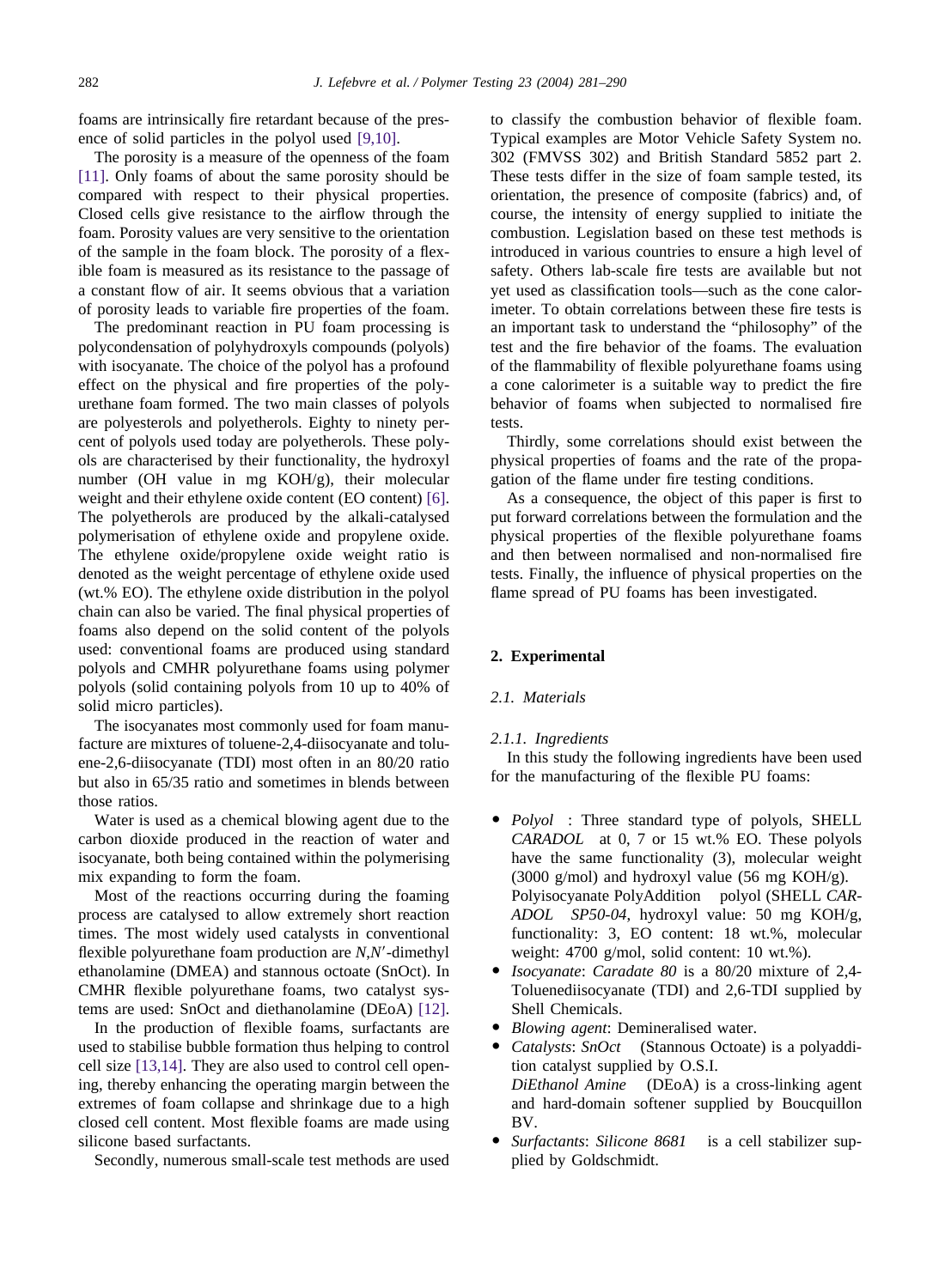• FR additives: *TMCP*<sup>IM</sup> (Tris(2-chloroisopropyl) phosphate) and *TDCP* (Tris(1,3-dichloroisopropyl phosphate) are two liquid flame retardants studied, commonly available from numerous suppliers. In the present study, they are provided by Rhodia Chemicals.

 $M$ elamine<sup>TM</sup> supplied by DSM (solid flame retardant, type 003, with average particle size of 50  $\mu$ m).

# *2.1.2. Conventional flexible PU foams*

A first set of conventional flexible polyurethane foams have been considered. These foams differ in their density, in the amount of catalyst used and in the EO of the polyol. The following formulations have been processed:

- *Blowing agent*: water (at 2.8, 3.8 or 4.8 pbw).
- *Catalyst system*: SnOct at 0.08, 0.1, 0.12, 0.14 or 0.16 pbw.
- *Polyols*: three polyols SHELL *CARADOL*. These polyols have the same functionality, molecular weight and hydroxyl value but differ in their EO content.

# *2.1.3. Combustion modified high resilience flexible PU foams*

To obtain correlations between the cone calorimeter and the BS5852 data, a second set of CMHR flexible polyurethane foams have been manufactured. The CMHR foams have intrinsically better flame performance than the conventional ones and enable results to be discriminated under BS5852 Ignition Source Crib 5 testing. The tested foams have been processed as follow:

- *Blowing agent*: water at 3 pbw.
- *Catalyst system*: SnOct at 0.1 pbw and at 0.8 pbw.
- $\bullet$  *Polyols*: SHELL *CARADOL*<sup>®</sup> SP50-04.
- *TMCP and TDCP* at 2, 10 or 18 php.
- *Melamine* used at 0, 10 or 20 php.

## *2.2. Physical characterisation of the foam*

#### *2.2.1. Density measurement*

The apparent density of a flexible foam is the mass per unit volume measured at a stated temperature and relative humidity. The density of each foam was measured on two specimens of  $100 \times 100 \times 50$  mm (length  $\times$  width  $\times$  thickness). Each specimen was weighed to the nearest 0.01 g, and the mean of two separate measurements of each dimension noted to the nearest 0.1 mm. The apparent density was calculated by mass/volume (rounded off to the nearest  $0.1 \text{ kg/m}^3$ ), and the mean of the two specimens reported as the density of the foam.

#### *2.2.2. Porosity measurement*

The foam test specimen was clamped in a suitably designed apparatus and air is passed through it at a specified rate of flow. The pressure drop over the specimen was measured by means of a manometer. A schematic diagram of the porosity apparatus is shown in [Fig. 1](#page-3-0)*.*

Two specimens, dimensions  $100 \times 100 \times 50$  mm (length  $\times$  width  $\times$  thickness), were used to measure the porosity of each foam. The airflow was started and adjusted to a level that gives a reading of 40 mm on the flowmeter (8 l/min). The test specimen was pressed on the air outlet tube by means of the two retort stand rings, which were positioned concentrically with respect to the air outlet tube. The upper supporting surface of the lower ring should be located 10 mm below the mouth of the air outlet tube. The pressure drop on the ethanol manometer was read to the nearest 1 mm. A measurement is made and the test piece is turned over and the measurement repeated. If the result of each side differs by more than 5 mm, both results should be reported.

The mean of the two specimens was calculated and the porosity of the foam reported as the average pressure drop to the nearest 1 mm ethanol.

# *2.3. Fire tests*

## *2.3.1. FMVSS no. 302 testing*

Flame spread rate from a small flame source of flexible PU foams was determined using FMVSS no. 302. This standard (Federal Motor Vehicle Safety System) specifies burn resistance requirements for materials used in the occupant compartments of motor vehicles [\[15\].](#page-9-0)

In this test, a horizontal specimen (356 mm long, 102 mm wide and 13 mm thick) was exposed at its end to a small flame for 15 s. The distance and time of burning or the time to burn between two marks (51 mm away) was measured. The burn rate is expressed as the rate of flame spread in mm/min according to the following formula:

## $B = 60'(D/T)$

where *B* is burn rate in millimeters per min, *D* is length the flame travels in millimeters, and *T* is time in seconds for the flame to travel *D* millimeters.

According to the fire behavior of the specimen, we can give a classification so called FMVSS 302 classification of the foam [\(Table 1\)](#page-3-0).

## *2.3.2. Cone calorimeter ISO 5660*

The principle of the cone calorimeter is based on the relation between oxygen consumption and the heat release during combustion [\[16–18\].](#page-9-0) The ratio between the heat release and the weight of oxygen consumed is a constant (Huggett constant) equal to 13,100 kJ/kG.

Samples of flexible foams  $(10 \times 10 \times 5 \text{ cm}^3)$  were exposed in a Stanton Redcroft Cone Calorimeter according to ASTM 1356-90 under a heat flux of 35 kW/m<sup>2</sup> . An electric spark ignited volatile gases from the heated specimen. Several specimens (at least three) have been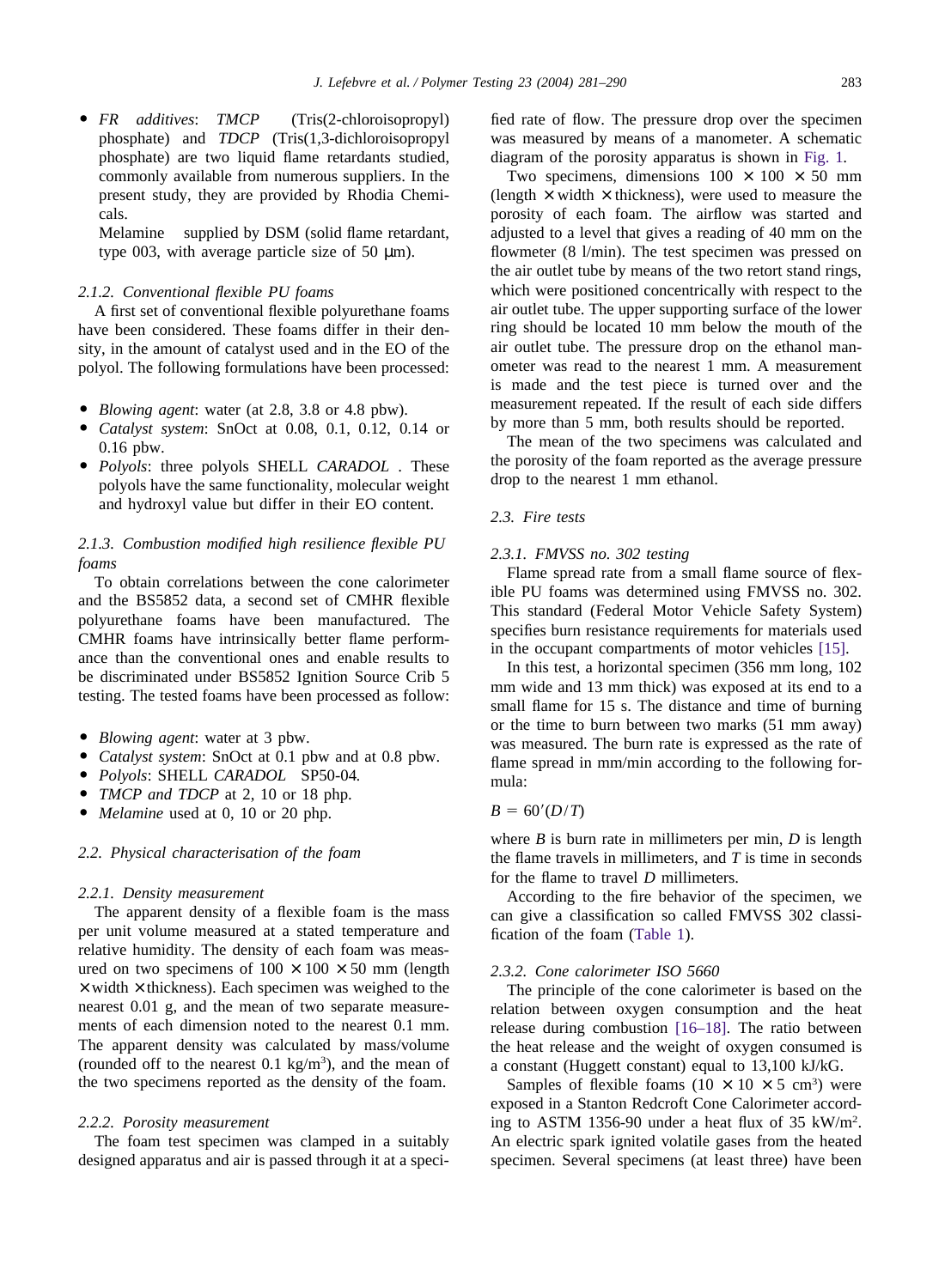<span id="page-3-0"></span>

Fig. 1. Schematic diagram of porosity apparatus.

| Table 1 |                          |
|---------|--------------------------|
|         | FMVSS 302 classification |

| <b>FMVSS 302</b>                         | Interpretation                                                                                                                                                                                                  |
|------------------------------------------|-----------------------------------------------------------------------------------------------------------------------------------------------------------------------------------------------------------------|
| Non-combustible                          |                                                                                                                                                                                                                 |
| DNI (does not ignite)                    | The material does not burn or self goes out when the flame front is no more in contact<br>with the Bunsen burner.                                                                                               |
| Autoextinguible                          |                                                                                                                                                                                                                 |
| SE (self-extinguishing)                  | The material burns and the combustion stops before the flame gets over the first<br>reference mark.                                                                                                             |
|                                          | SE/NBR (self-extinguishing/no burn rate) The material burns and stops burning less than 60s after the beginning of time-keeping<br>and has not burnt over a distance superior to 51 mm from the reference mark. |
| SE/B (self-extinguishing with burn rate) | The material burns and the flame self extinguishes between the two reference mark<br>(previous case excluded).                                                                                                  |
| Combustible<br>$B$ (burn rate)           | The combustion crosses the second reference mark.                                                                                                                                                               |

tested for each formulation. Data were recorded with a computer connected to the cone calorimeter. The test gives the opportunity to evaluate:

- RHR: rate of heat release  $(kW/m^2)$
- Figra: curve of RHR/time (kW/m<sup>2</sup>/s)
- Weight loss (wt.%)
- Emission of CO (ppm)
- TVSP: total volume of smoke production (m<sup>3</sup>)
- THE: total heat evolved  $(kJ/cm^2/g)$

The combustion of flexible polyurethane foams under cone calorimeter conditions occurs in two steps [\(Fig. 2\)](#page-4-0):

- The first step is attributed to the degradation of the foam to produce a tar
- The second step is attributed to the combustion of the tar produced.

These two degradation steps lead to two distinct peaks of rate of heat released.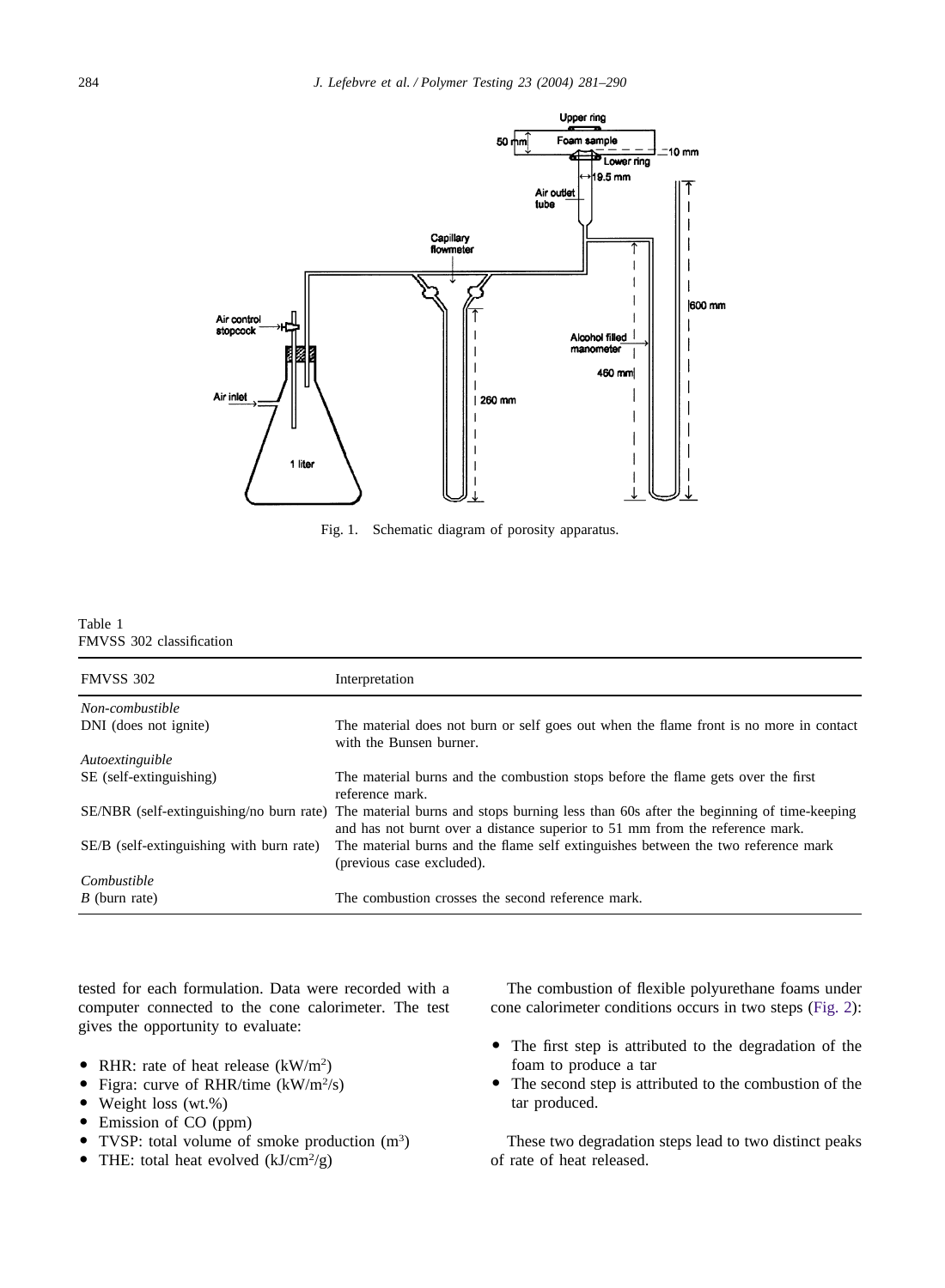<span id="page-4-0"></span>

Fig. 2. Combustion of a flexible polyurethane foams: a two-stage process.

The statistical study is done considering the following data:

- The RHR<sub>1</sub> and RHR<sub>2</sub> values (the values of RHR of the first and the second RHR peaks).
- The  $T_1$  and  $T_2$  values (times at which RHR<sub>1</sub> and  $RHR<sub>2</sub>$  occur).
- The Figra<sub>1</sub> and Figra<sub>2</sub> values (the two maximum peaks on the Figra curve).

# *2.3.3. British Standard Ignition Source Crib 5 test to SI 1324 Sch. 1 Pt. 1*

The measurement of the weight loss of a burning foam is defined in Statutory Instrument 1324 Schedule 1 Part 1 [\[19\].](#page-9-0) This regulation uses the method of British Standard 5852 with ignition source no. 5 [\[20\]](#page-9-0) but with modified pass/fall criteria.

In this test, the foam to be tested (two pieces:  $30 \times$  $45 \times 7.5$  cm<sup>3</sup> and  $45 \times 45 \times 7.5$  cm<sup>3</sup>) was assembled in the form of a seat on a grid-like metal rig, hinged together at right angle to each other (Fig. 3). The foam was covered with a standard FR polyester fabric (Trevira CS). The crib was centrally placed at the intersection of the back and bottom portion of the seat and wetted with 1.5 ml of isopropyl alcohol before the test. The complete assembly was placed on a balance to measure the dynamic weight loss. The test was carried out in a fume cupboard with an extraction of about 0.2 m/s. Each foam was tested at least three times.

As the crib is ignited, it initiates foam combustion, which accelerates with time. The assembly shown in Fig. 3 loses weight. Viscous brown–black liquid (tar) can sometimes drip down through the seat bottom and collect in a special receptacle placed above the balance. This



Fig. 3. Statutory instrument 1324 (ignition source crib5) test apparatus.

weight loss is called dripping weight loss (DWL). The total weight loss (TWL) is the sum of the DWL, the weight loss due to foam combustion (CWL) and also the weight loss of the crib.

In order to understand how the TWL changes with time, we also deduct the "rate of TWL" from the dynamic TWL profile. The requirements of SI 1324 Sch. 1 Pt. 1 are that flames do not burn for more than 11 min, specimens do not smoulder progressively and the total weight loss is less than 60 g.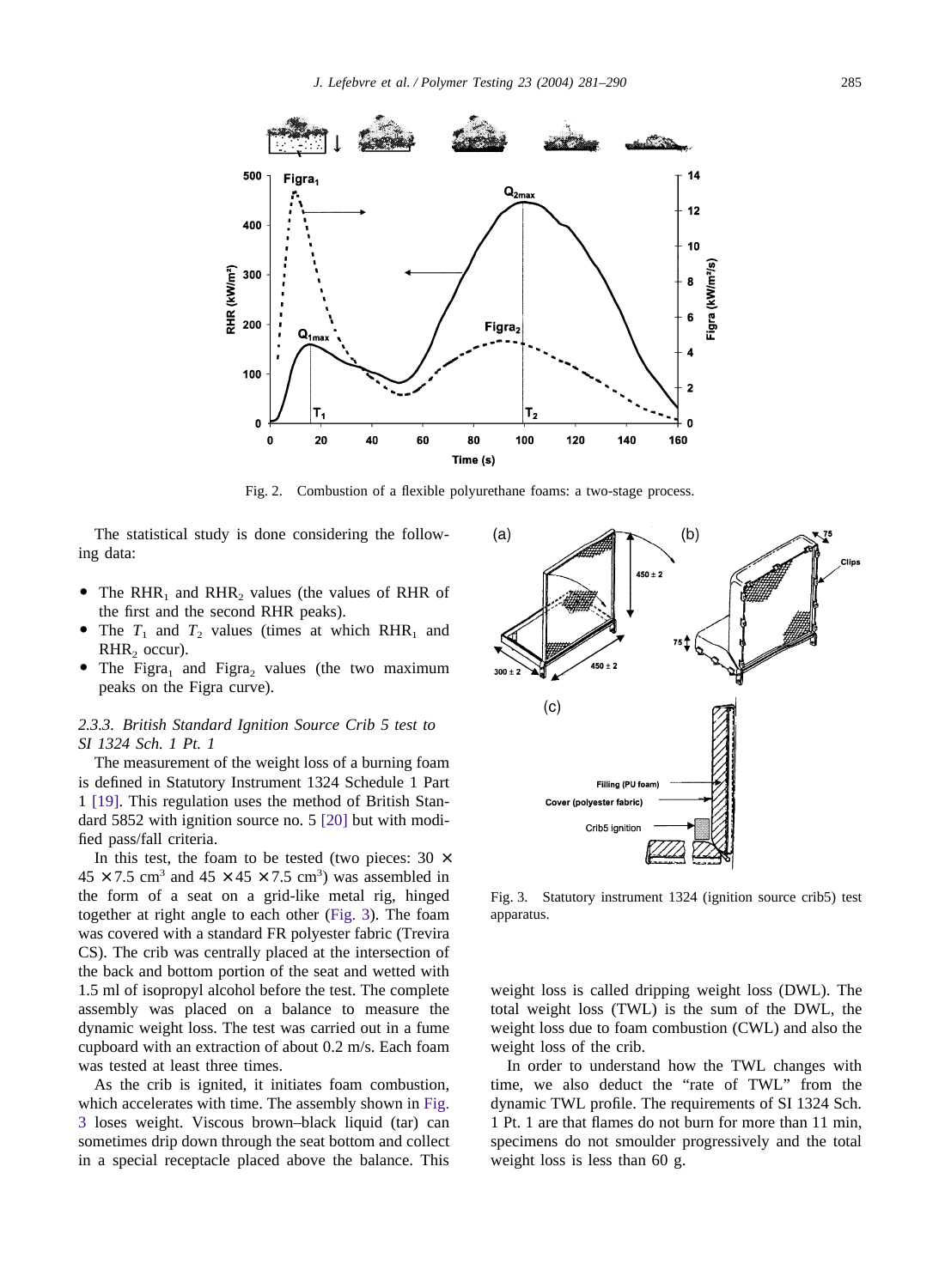## *2.4. Statistical method*

Principal components analysis (PCA) has been carried out using the computational method STATBOX-ITCF [\[21,22\].](#page-9-0)

Interpretation of the results consists first in checking the representation of the variables in the circles of correlation. The correlations between variables are deduced from the relative position and the length of their corresponding vectors on the circle of correlation. An example of interpretation is done in Fig. 4. The angle between two vectors defines the intensity of the correlation (vectors 1 and 5). If  $\alpha = 90^{\circ}$ , no relation exists between the variables. The strength of the correlation is higher when the angle  $\alpha$  is close to 0° or 180°. So, orthogonal vectors (vectors 1 and 2) means no correlation between the variables. Data are strongly correlated if their vectors are colinear (vectors 1 and 3, and vectors 1 and 4). The nature of the correlation also depends on the direction of the vectors: if vectors have the same direction (vectors 1 and 4) the variables are correlated, i.e. an increase in the variable linked to the vector 1 corresponds to an increase in the variable linked to the vector 4. Inversely, if vectors are opposite (vectors 1 and 3), the variables are anti-correlated.

The correlation between two variables is also a function of the length of the vectors. As example, vectors 2 and 6 are co-linear and so should be anti-correlated. But the weak length of the vector 6 means that its corresponding variable does not influence the variable linked to vector 2.



Fig. 4. Interpretation of principal components analysis.

# **3. Results and discussion**

The statistical study considered the following parameters:

- *Foam formulation*: water index, SnOct, EO content, density, porosity index, FR additives
- *FMVSS no. 302*: flame spread rate from small flame source
- *Cone calorimeter*: values of heat release for each of the two RHR peak values when specimens are forced to burn at  $35 \text{ kW/m}^2$ , time at which peaks occurs and corresponding Figra peaks
- *SI 1324 Schedule 1 Part 1*: TWL, DWL, maximum rate of weight loss (Max rate), time of maximum rate of weight loss (TMR) and burn time when FR polyester covered PU foam composite is exposed to wood crib5 to BS5852 Part 2 1982.

# *3.1. Relations: physical–chemical properties of the foams*

In a first step, PCA was carried out using the composition and physical characteristics of the materials. This allows determination of basic relations between the chemical composition and the physical parameters of the foam (EO content, SnOct range, water index, porosity and density of the foam). Fig. 5 presents the results of the statistical computation.

We can conclude from this study that:

 *Porosity index* is strongly correlated with the *SnOct* range. The higher the SnOct range, the higher is the



Fig. 5. Correlation circle—relationship: physical and chemical properties of foams.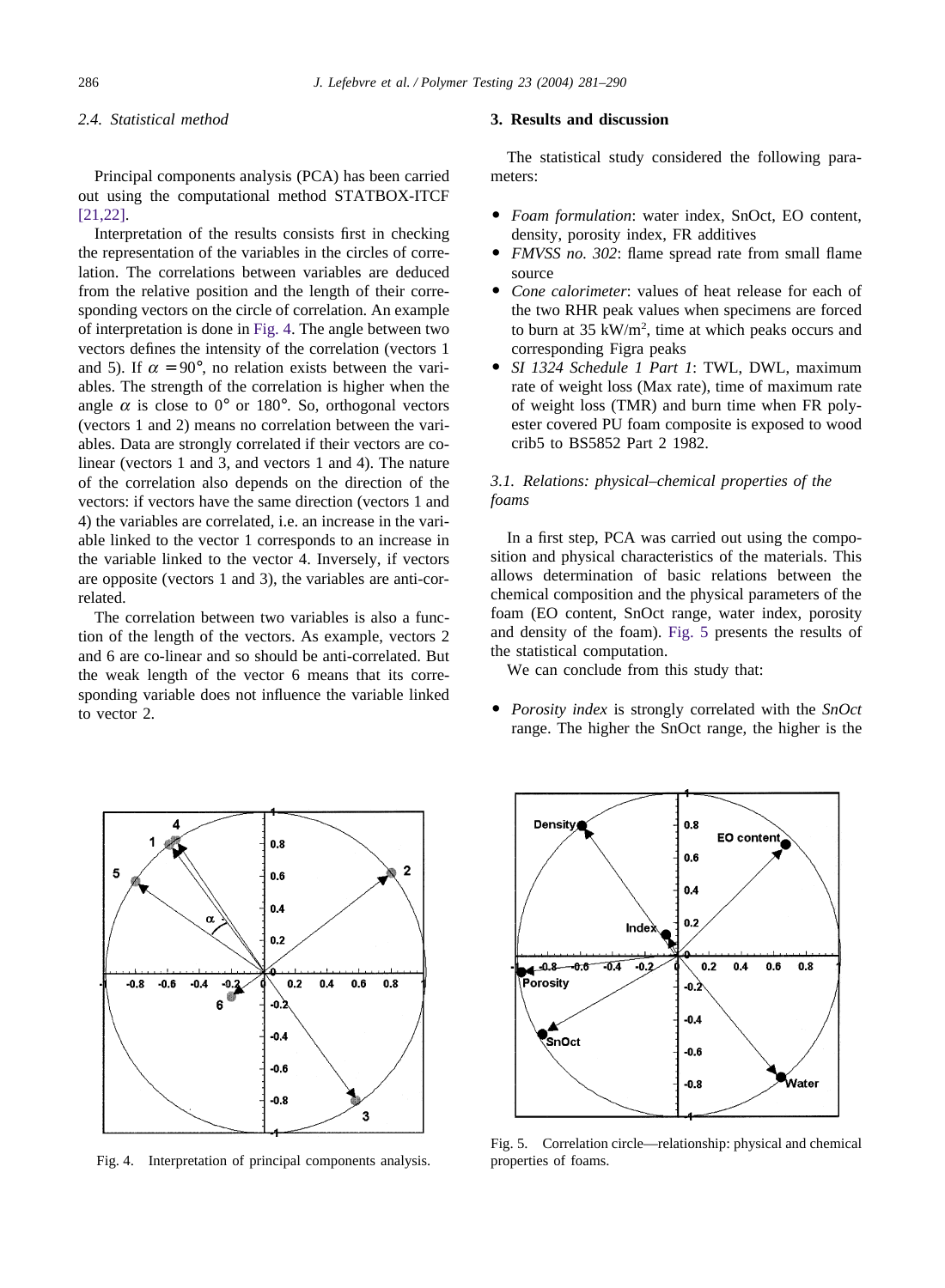porosity index. An excessively fast reaction time modifies the physical properties of the foam.

- *Density* is inversely correlated with the *water* index. The higher the water index, the lower is the density.
- *SnOct* is inversely correlated with the *ethylene oxide (EO) content*. Indeed, the EO is a very reactive agent during the polymerization step and if the amount of EO increases, the quantity of SnOct must be decreased.
- *Porosity index* is inversely correlated with the *EO content*. This fact should be explained by the fact that the EO has affinity for water via hydrogen bonding. The higher the EO content, the lower is the amount of water available for the blowing reaction of the foam. Hence, the amount of carbon dioxide released decreases and the porosity index of the foam decreases.

# *3.2. Relations: cone calorimeter–FMVSS 302*

The principal components analysis from cone calorimeter and FMVSS 302 data shows the following correlations (Fig. 6):

- $RHR<sub>1</sub>$  is moderately correlated with  $Figra<sub>1</sub>$ : Figra<sub>1</sub> is a variable that depends on the first peak of HRR (also called q1max), *d* the time it occurs. So, it seems quite coherent to find this kind of relation if the relative variation of the time is low.
- $RHR_1$  is correlated with  $Figra_2$ . In the cone calorimeter, the foam degradation occurs in two main steps. It is obvious that an important consumption of fuel in the first step leads to a lower Figra $_2$ .
- *FMVSS* is strongly correlated with *Figra<sub>1</sub>* and *Figra*<sub>2</sub>



Fig. 6. Correlation circle—relationship: cone calorimeter/ FMVSS.

and inversely correlated with  $RHR<sub>2</sub>$ . The lower Figra<sub>1</sub> and Figra $_2$ , the slower the flame spread. A high RHR<sub>2</sub> means loss of heat by dripping.

From the energy assessment of the foam consumption during 1 s, we can find a relation between the propagation speed of the flame and the energy of the tar produced by the combustion (Fig. 7).

As a first hypothesis, we can consider the following relation:

 $q_1 + q_2 - \Delta Q = Q = \text{constant}$ 

- $\bullet$   $\Delta Q$  corresponds to the part of heat used to melt the polymeric matrix leading to dripping.
- *q*<sup>1</sup> corresponds to the energy released during the first stage of the combustion that leads to the formation of the tar (Figra<sub>1</sub>).
- $\bullet$   $q_2$  corresponds to the energy released by the combustion of the tar (Figra $_2$ ).

This relation indicates the different strategies to decrease the value of  $RHR_1$  (and so Figra<sub>1</sub>), that is to say the flame spread in the FMVSS 302 test:

- $\bullet$  to decrease the total heat evolved  $Q$  using specific FR additives.
- to decrease the heat released during the first stage of degradation of the foam and as a consequence to decrease the heat fed back to the virgin polymer (decrease in Figra<sub>1</sub>).
- to increase  $RHR<sub>2</sub>$ , that is to say to reduce the energy of combustion by dripping.
- to delay the heat released by the tar. When the foam is molten, the tar starts to burn and this tar is not immediately lost by dripping. Hence, it is of interest to delay the combustion of this tar to enable it to drip (decrease in Figra<sub>2</sub>). An increase in RHR<sub>2</sub> is not sufficient to reduce the flame spread and it is important that the high energy tar degrades at a later stage.

Hence, we may propose that the flame propagation



Fig. 7. Principle of FMVSS.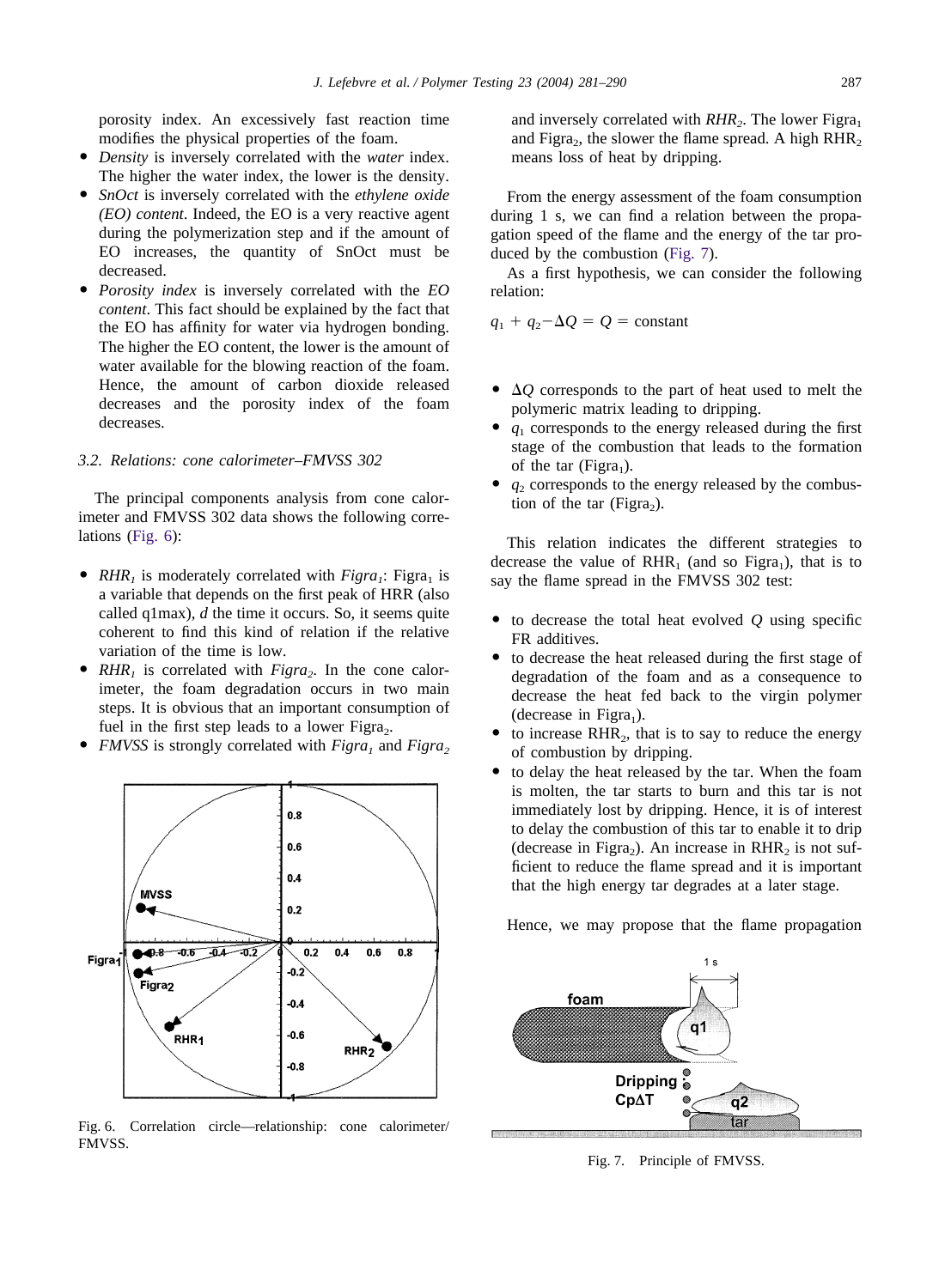rate in FMVSS 302 testing is much lower when easy melting and dripping allows heat reduction and tar dripping. It may be proposed that  $q_2$  corresponds in fact to the almost complete combustion of the tar.

Comparing the RHR curves of foams processed with variable water level, we note that the density of the foam strongly influences the first RHR peak (Fig. 8). The higher the water content (the lower the density) the faster the step of melting under cone calorimeter conditions. The effect of density on  $RHR_1$  may explain the previous correlation found between density and FMVSS 302. A low density leads to rapid melting and to a high flame propagation rate.

# *3.3. Relations: cone calorimeter–British Standard Ignition Source Crib 5 test to SI 1324 Sch. 1 Pt. 1*

The statistical computation was made considering the two different sets of foams: the foams containing TMCP–melamine and the ones containing TDCP–melamine. The level of fire retardant additives has been included in the computation but is not shown on the circles of correlation.

Considering the TMCP–melamine foams (Fig. 9) it is of interest to note that the lower are Figra, and Figra, the lower are the burn times, TWL and DWL. We also note that  $T_2$  is strongly inversely correlated with the data of SI 1324 Sch. 1 Pt. 1, that is to say the higher  $T_2$  the better results under the SI 1324 test (lower TWL, DWL and burn time).

The statistical computation of the data from the formulations TDCP–melamine clearly shows that the fire behavior of these foams in the SI 1324 test is linked to the second stage of degradation of the foam in the cone calorimeter (Figra<sub>2</sub> and  $T_2$ ). Indeed, the Figra curve represents the fire growth rate of a foam during combustion. A high Figra means a high rate of flame propagation and so leads to a high weight loss of the material. Hence, it is not surprising that Figra curves are strongly linked to the BS5852 results. The combustion of a PU foam occurs



Fig. 8. Effect of density on the melting stage of polyurethane during combustion.



Fig. 9. Correlation circle—relationship: cone calorimeter/SI 1324, TMCP–melamine formulations.

in two steps: the "melting" of the foam and the combustion of the tar. The tar combustion is the most exothermic part of the combustion. A decrease in the heat released by the tar reduces the flame propagation and leads to a decrease in the weight loss of the foam (Fig. 10).

The TDCP and TMCP additives differ in their chlorine and phosphorus content and also in their temperature of degradation. TMCP degrades earlier than TDCP (150 °C and 210 °C, respectively; this temperature corresponds to a 5 wt.% weight loss under thermogravimetric analysis conditions). A previous study [\[23\]](#page-9-0) has clearly shown that TMCP is efficient in the early stage of combustion but



Fig. 10. Correlation circle—relationship: cone calorimeter/SI 1324, TDCP–melamine formulations.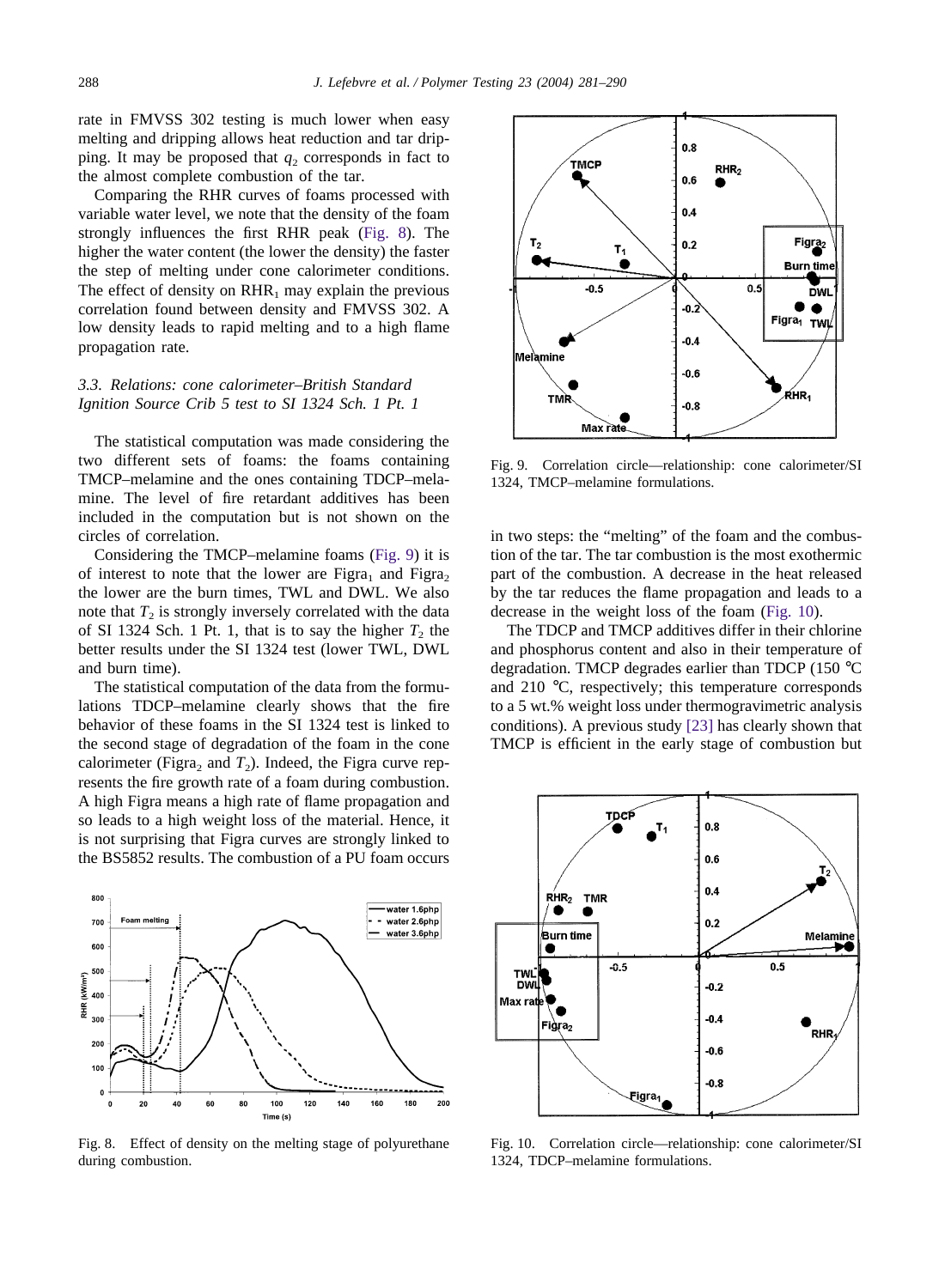no interaction with melamine is observed (temperature of 5 wt.% weight loss of melamine is 290 °C). TDCP acts later and when melamine starts to degrade about 50 wt.% of TDCP is available in the system, so a strong TDCP–melamine synergy is observed. The use of TDCP or TMCP in combination or not with melamine leads to very distinctive fire properties of the foams.

Considering the TMCP–melamine foams, it is of interest to note that the higher the TMCP content the lower is RHR<sub>1</sub>. That confirms the early effect of TMCP that acts by decreasing the heat released by the foam in the first stage of the combustion. Secondly, the melamine content is inversely correlated with  $RHR<sub>2</sub>$ . As described previously, the temperature of decomposition of melamine is high (290 °C) and this inverse correlation indicates an efficiency of melamine during the combustion of the tar.

Regarding the TDCP–melamine formulations, we note a positive effect of the TDCP amount on the  $RHR_1$  peak. Even if TDCP degrades later than TMCP, a part of the TDCP is efficient in the first stage of the combustion. The melamine content is strongly correlated with the SI 1324 data. High melamine content leads to a decrease in TWL, DWL burn time and maximum rate of weight loss. The Figra<sub>2</sub> and RHR<sub>2</sub> peaks are also correlated with these data.

#### *3.4. Relations: properties–FMVSS 302*

The statistical treatment shows that the FMVSS 302 rating is an inverse function of the density of the foam which is itself a function of the water index (Fig. 11). No significant relations may be proposed between



Fig. 11. Correlation circle—relationship: physical properties/ FMVSS.

FMVSS 302 and porosity or TDI index because data did not show any variation of the porosity (same SnOct content) and only a low variation of the TDI index.

The porosity index of the foam is strongly correlated with the SnOct range used in the foam manufacturing. The previous study of conventional foams has revealed correlations between the FMVSS 302 testing and these parameters. The PCA study shows the absence of correlation between the EO content, the porosity (and so the SnOct range) and the index of the foam with the FMVSS 302 testing. However, it clearly shows that FMVSS 302 is strongly and inversely correlated with the density of the foam as it has been previously supposed.

# **4. Conclusion**

The combustion of flexible polyurethane foams under cone calorimeter conditions may be described as a two step process. First, the foam melts to give a carbonaceous part and a tar. Secondly, the tar burns with a relatively high production of heat. The density of the foam tested influences significantly the first RHR peak. A high density foam leads to slower melting of the foam.

The data obtained using a cone calorimeter have been correlated with the flame propagation rate under the FMVSS 302 test. The flame spread variation appears to be related to the variation of the first and second peaks of Figra. Moreover, the effect of density on the  $RHR_1$ peak (and so on the Figra<sub>1</sub> peak) agrees with the correlation shown between the density of the foam and the flame propagation rate. That is to say, a high density leads to a lower flame spread (FMVSS 302) and to a longer step of melting of the foam (cone calorimeter).

The Figra curves have also been linked with the general behavior of the foam in the SI 1324 test. During a SI 1324 test, the flame spread and the heat of combustion of the tar are two major factors. Indeed, a part of the heat released by the tar is fed back to the virgin foam and speeds up the combustion. Hence, to decrease the total weight loss under SI 1324 test conditions, it is necessary to slow the rate of melting of the foam and to decrease the heat evolved during combustion.

Whatever the first test considered, the step of combustion of the tar appears to be one of the most important variables to reach satisfactory flame retardancy of the foam. From the cone calorimeter assessment, the improvement of the fire properties lies in the decrease in the second Figra peak and in the delay of the second RHR peak (high  $T_2$ ), that is to say in obtaining a tar of lower energy and that degrades later in the combustion.

The correlations found between the cone calorimeter data and FMVSS 302 and SI 1324 tests should be a major contribution in the prediction of the burning behavior of flexible polyurethane foams in these tests.